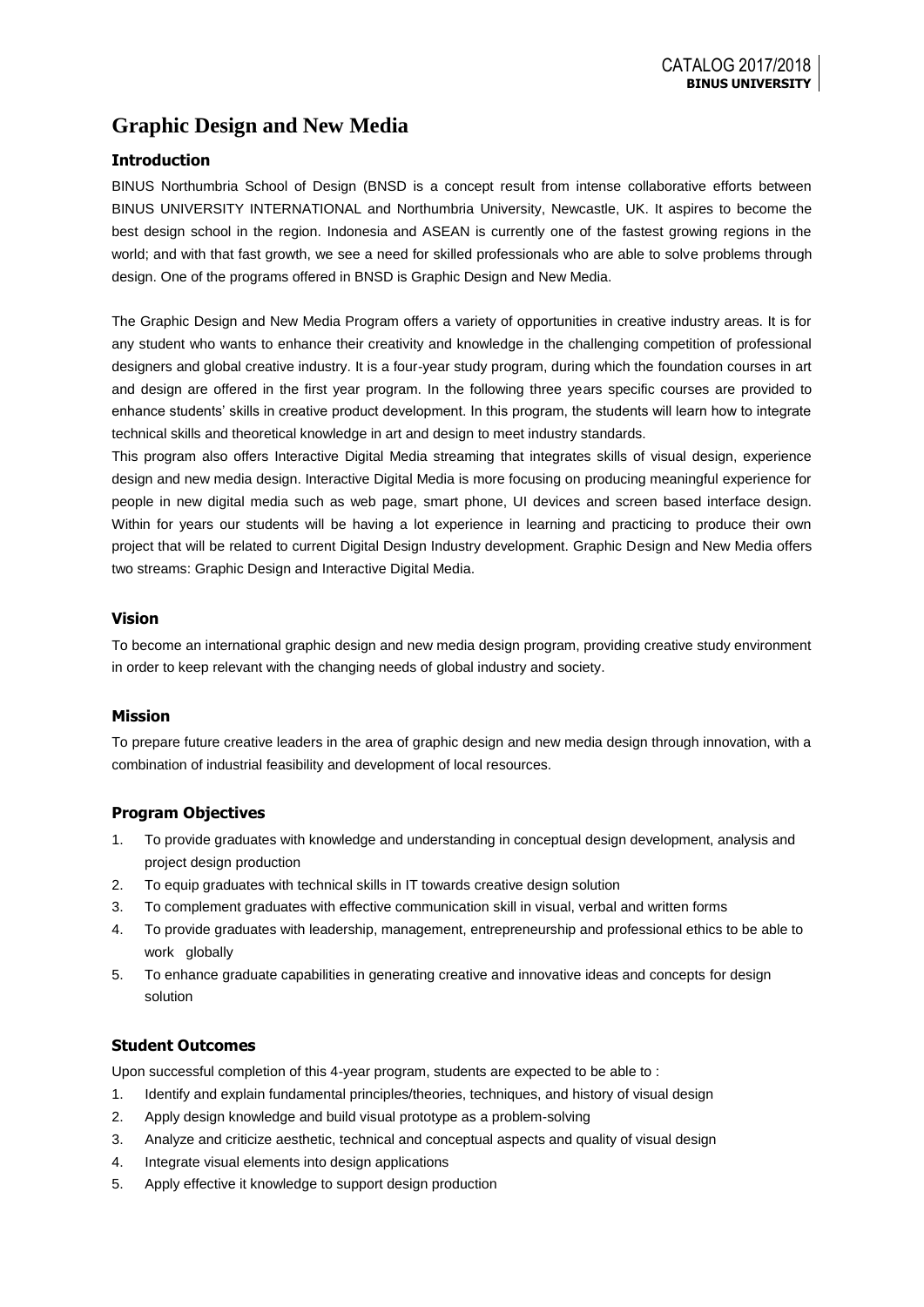- 6. Utilize appropriate it applications in the development of design project
- 7. Display effective visual language to solve design problem.
- 8. Display effective written and verbal communication skills with a range of audience
- 9. Apply professional, ethical and social responsibilities in design production
- 10. Apply basic leadership, entrepreneurship, and project management skills in design development
- 11. Apply current techniques, skills and tools in visual design in order to produce creative and innovative design solutions
- 12. Apply creative thinking in producing innovative design solution

### **Prospective Career of the Graduates**

- 1. Graphic Designer
- 2. Publication Design
- 3. Branding Consultant
- 4. Illustrator
- 5. Photographer
- 6. Web Designer
- 7. Television and Broadcast Studio
- 8. Corporate & Retail Industry
- 9. Government Institutions
- 10. Multimedia Designer
- 11. Motion Designer
- 12. Game Designer
- 13. UI/UX Designer
- 14. Game Artist

## **Award/Degree**

• Sarjana Seni from BINUS UNIVERSITY with a Bachelor of Arts (Honours) from Northumbria University at New Castle, England.

#### **Major and Streaming**

|                                         |               | <b>Partner</b>                         |            |                    |             |
|-----------------------------------------|---------------|----------------------------------------|------------|--------------------|-------------|
| <b>Streaming</b>                        | <b>Single</b> | <b>Title</b><br><b>Double</b><br>Title |            |                    |             |
| Graphic Design (3+1 NU)                 |               |                                        | $\sqrt{ }$ | S.Sn. & BA (Hons). | Northumbria |
| Interactive Digital Media (3+1 NU)      |               |                                        | $\sqrt{ }$ | S.Sn. & BA (Hons). | Northumbria |
| Graphic Design (Dual Awards)            |               |                                        | $\sqrt{ }$ | S.Sn. & BA (Hons). | Northumbria |
| Interactive Digital Media (Dual Awards) |               |                                        | $\sqrt{ }$ | S.Sn. & BA (Hons). | Northumbria |
| Title: S.Sn (Sarjana Seni)              |               |                                        |            |                    |             |

*BA (Bachelor of Arts (Honours)*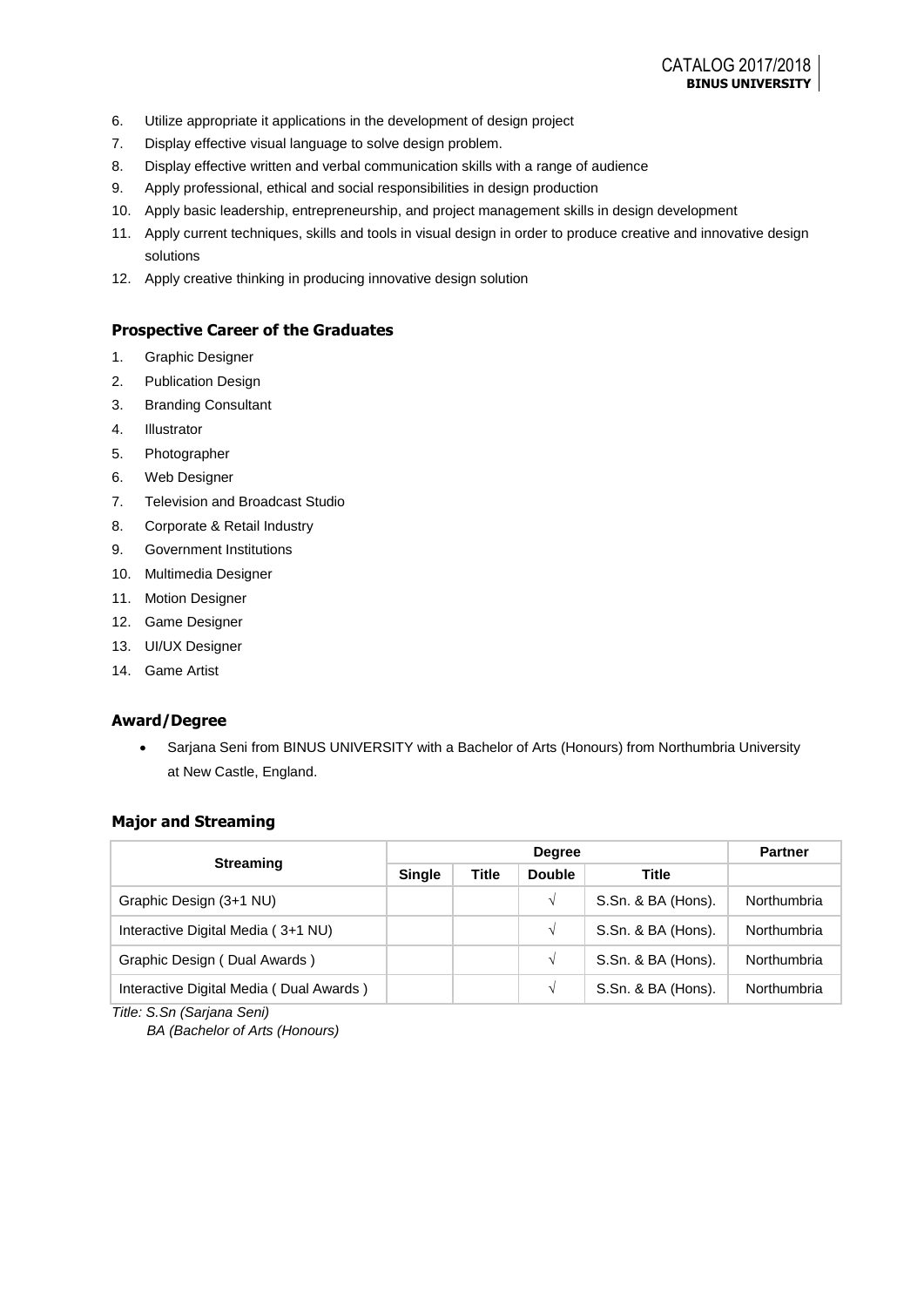#### *Graphic Design (3+1 NU) & Interactive Digital Media (3+1 NU)*

In cooperation with Northumbria University, this program is designed to provide students with knowledge and practical skills to solve real world problems using design techniques. The students have the opportunity to broaden their horizons and experience by studying abroad at Northumbria University in UK on their last year of study. The students who take this program will receive both Sarjana and Bachelor of Arts degree upon completing their study. Both Graphic Design and Interactive Digital Media Stream will undertake a Graphic Design Major in Northumbria University.

#### *Graphic Design (Dual Award) & Interactive Digital Media (Dual Award)*

In cooperation with Northumbria University, this program provides students with knowledge, practical and creative skills in graphic design and/or interactive media. Students who would like to pursue careers in the rapidly expanding design culture are ideal for this program.

#### **Study Completion Requirements**

#### *Major in Graphic Design and New Media*

To complete a major in Graphic Design and New Media at BINUS NORTHUMBRIA SCHOOL OF DESIGN, students must complete a minimum of 146 SCUs of academic credit.

| <b>Sem</b>     | Code                                        | <b>Course Name</b>                  | SCU            | <b>Total</b> |  |  |  |  |
|----------------|---------------------------------------------|-------------------------------------|----------------|--------------|--|--|--|--|
|                | <b>ENGL6171</b>                             | Academic English I                  | 3              |              |  |  |  |  |
|                | <b>DSGN6101</b>                             | Design and Materials                | $\overline{4}$ |              |  |  |  |  |
| 1              | <b>DSGN7324</b>                             | Computer Graphic I                  | 3              |              |  |  |  |  |
|                | <b>DSGN6166</b>                             | <b>Eastern Art Review</b>           | 3              | 20           |  |  |  |  |
|                | <b>DSGN6099</b>                             | Drawing I                           | 3              |              |  |  |  |  |
|                | <b>DSGN6098</b>                             | <b>Color Theory</b>                 | $\overline{4}$ |              |  |  |  |  |
|                | <b>ENGL6172</b>                             | Academic English II                 | 3              |              |  |  |  |  |
|                | <b>DSGN6165</b>                             | <b>Western Art Review</b>           | $\overline{2}$ |              |  |  |  |  |
|                | <b>DSGN6390</b>                             | Fundamental Principles of Design    | $\overline{4}$ |              |  |  |  |  |
| $\overline{2}$ | <b>DSGN6100</b>                             | Drawing II                          | 3              | 20           |  |  |  |  |
|                | <b>DSGN6104</b>                             | Typography I                        | 3              |              |  |  |  |  |
|                | <b>DSGN7132</b>                             | Photography I                       | 3              |              |  |  |  |  |
|                | CHAR6013                                    | Character Building: Pancasila       |                |              |  |  |  |  |
|                | <b>Streaming: Graphic Design</b>            |                                     |                |              |  |  |  |  |
|                | <b>DSGN6391</b>                             | Design Studies I                    | 9              |              |  |  |  |  |
|                | <b>CHAR6014</b>                             | Character Building: Kewarganegaraan | $\overline{2}$ |              |  |  |  |  |
|                | <b>DSGN7326</b>                             | <b>Illustration Design</b>          | 3              |              |  |  |  |  |
|                | <b>DSGN6548</b>                             | Typography II                       | 3              | 21           |  |  |  |  |
|                | <b>DSGN7133</b>                             | Photography II                      | 3              |              |  |  |  |  |
| 3              | <b>LANG6061</b>                             | Indonesian                          | 1              |              |  |  |  |  |
|                | <b>Streaming: Interactive Digital Media</b> |                                     |                |              |  |  |  |  |
|                | <b>DSGN6394</b>                             | Interactive Design Studies I        | 9              |              |  |  |  |  |
|                | CHAR6014                                    | Character Building: Kewarganegaraan | $\overline{c}$ |              |  |  |  |  |
|                | <b>DSGN7326</b>                             | <b>Illustration Design</b>          | 3              |              |  |  |  |  |
|                | <b>DSGN6549</b>                             | Screen Design Development I         | 3              | 21           |  |  |  |  |
|                | <b>DSGN7133</b>                             | Photography II                      |                |              |  |  |  |  |
|                | <b>LANG6061</b>                             | Indonesian                          | 1              |              |  |  |  |  |

#### **Course Structure**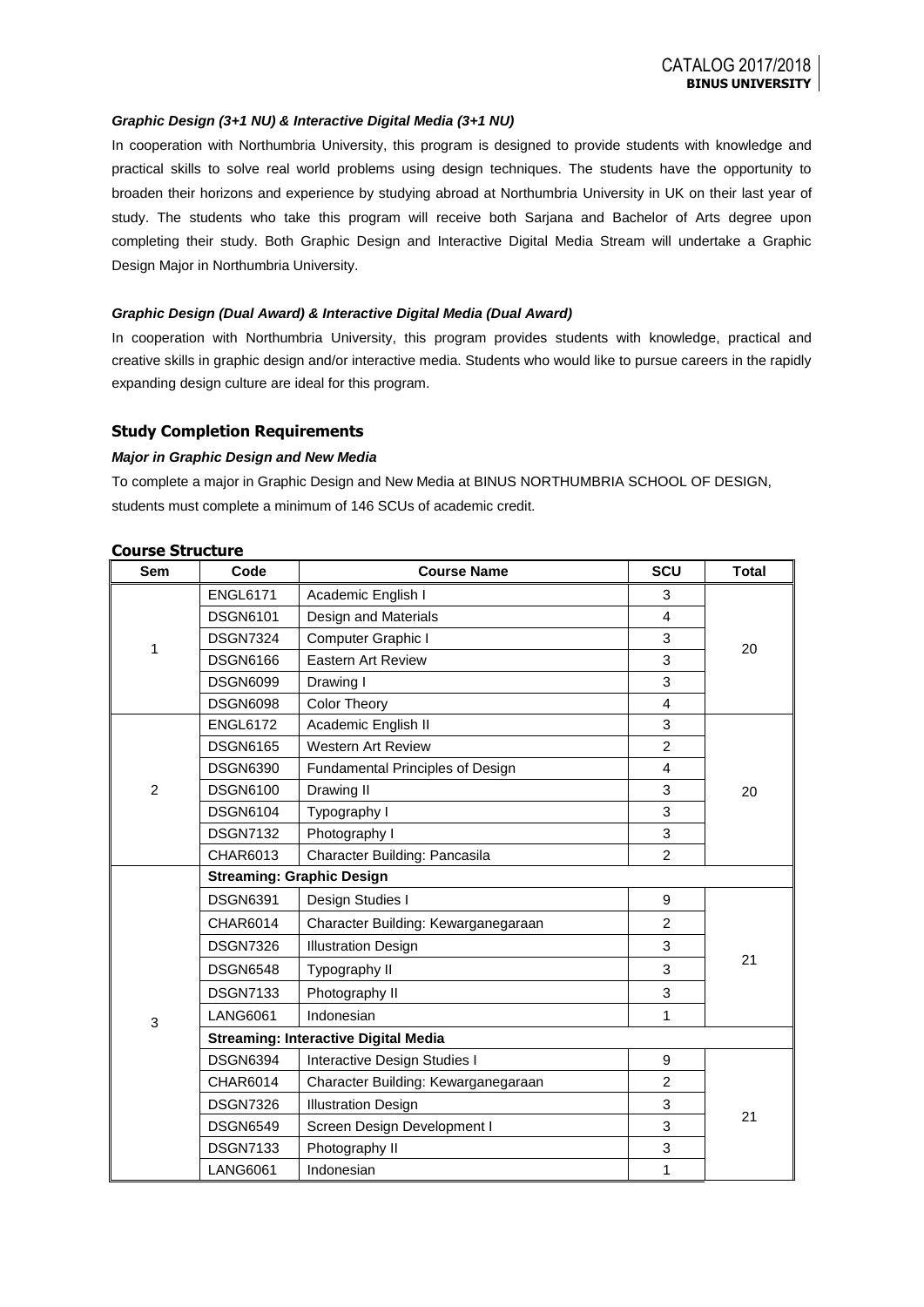| Sem            | Code                                        | <b>Course Name</b>                          | SCU                         | <b>Total</b> |  |  |  |  |
|----------------|---------------------------------------------|---------------------------------------------|-----------------------------|--------------|--|--|--|--|
|                |                                             | <b>Streaming: Graphic Design</b>            |                             |              |  |  |  |  |
|                | <b>DSGN6392</b>                             | Design Studies II                           | 9                           |              |  |  |  |  |
|                | CHAR6015                                    | Character Building: Agama                   | $\overline{2}$              |              |  |  |  |  |
|                | <b>DSGN6312</b>                             | Multimedia I                                | 4                           |              |  |  |  |  |
|                | <b>DSGN6293</b>                             | Audio Visual I                              | $\overline{2}$              | 23           |  |  |  |  |
|                | <b>DSGN6323</b>                             | Typography III                              | 4                           |              |  |  |  |  |
| 4              | <b>DSGN6287</b>                             | <b>Visual Communication Design Reviews</b>  | $\overline{2}$              |              |  |  |  |  |
|                | <b>Streaming: Interactive Digital Media</b> |                                             |                             |              |  |  |  |  |
|                | <b>DSGN6395</b>                             | Interactive Design Studies II               | 9                           |              |  |  |  |  |
|                | CHAR6015                                    | Character Building: Agama                   | $\overline{c}$              |              |  |  |  |  |
|                | <b>DSGN6230</b>                             | <b>Animation Studio I</b>                   | 3                           |              |  |  |  |  |
|                | <b>DSGN6293</b>                             | Audio Visual I                              | $\overline{2}$              | 22           |  |  |  |  |
|                | <b>DSGN6190</b>                             | Screen Design Development II                | $\overline{4}$              |              |  |  |  |  |
|                | <b>DSGN6287</b>                             | Visual Communication Design Reviews         | $\overline{c}$              |              |  |  |  |  |
|                |                                             | <b>Streaming: Graphic Design</b>            |                             |              |  |  |  |  |
|                | <b>DSGN6397</b>                             | 2D Animation Study                          | 4                           |              |  |  |  |  |
|                | <b>DSGN6393</b>                             | Design Studies III                          | 6                           |              |  |  |  |  |
|                | <b>DSGN6398</b>                             | Design History Dissertation Research        | 2                           | 15           |  |  |  |  |
|                | <b>DSGN6550</b>                             | Audio Visual II                             | 3                           |              |  |  |  |  |
| 5              | <b>Streaming: Interactive Digital Media</b> |                                             |                             |              |  |  |  |  |
|                | <b>DSGN6292</b>                             | <b>Animation Studio II</b><br>4             |                             |              |  |  |  |  |
|                | <b>DSGN6396</b>                             | Interactive Design Studies III              | 6                           | 18           |  |  |  |  |
|                | <b>DSGN6398</b>                             | Design History Dissertation Research        | $\overline{c}$              |              |  |  |  |  |
|                | <b>DSGN6399</b>                             | Kinetic Typography                          | 3                           |              |  |  |  |  |
|                | <b>DSGN6550</b>                             | Audio Visual II                             | 3                           |              |  |  |  |  |
|                |                                             |                                             |                             |              |  |  |  |  |
|                | <b>DSGN6315</b>                             | Pre-Press and Printing                      | 3                           |              |  |  |  |  |
|                | <b>DSGN6400</b>                             | <b>Digital Advertising</b>                  | 4                           |              |  |  |  |  |
|                | <b>ARTS6015</b>                             | Aesthetics                                  | $\overline{2}$              | 15           |  |  |  |  |
|                | <b>DSGN6311</b>                             | Internship                                  | 6                           |              |  |  |  |  |
| 6              |                                             | <b>Streaming: Interactive Digital Media</b> |                             |              |  |  |  |  |
|                | <b>DSGN6319</b>                             | Sound Production                            | 3                           |              |  |  |  |  |
|                | <b>DSGN6401</b>                             | <b>Experimental Design</b>                  | $\boldsymbol{2}$            |              |  |  |  |  |
|                | ARTS6015                                    | Aesthetics                                  | 2                           | 13           |  |  |  |  |
|                | <b>DSGN6311</b>                             | Internship                                  | 6                           |              |  |  |  |  |
|                | <b>Enrichment Program I</b>                 |                                             | 16                          |              |  |  |  |  |
| $\overline{7}$ | GLOB6206                                    | Global Design Perspectives*                 | 0                           | 16           |  |  |  |  |
|                | <b>Enrichment Program II</b>                |                                             | 10                          |              |  |  |  |  |
| 8              | GLOB6207                                    | Advanced Creative Practice*                 | 0                           | 16           |  |  |  |  |
|                | <b>DSGN6562</b>                             | <b>Graphic Design Final Project</b>         | 6                           |              |  |  |  |  |
|                |                                             |                                             | <b>TOTAL CREDIT 146 SCU</b> |              |  |  |  |  |

*\*) Student applied in Dual Awards Program is mandatory to take this course (Conducted by Northumbria Lecturers)*

# **Enrichment Program I (7th Semester) &Enrichment Program II (8th Semester):**

-) *Student will take one of enrichment program tracks (off campus).*